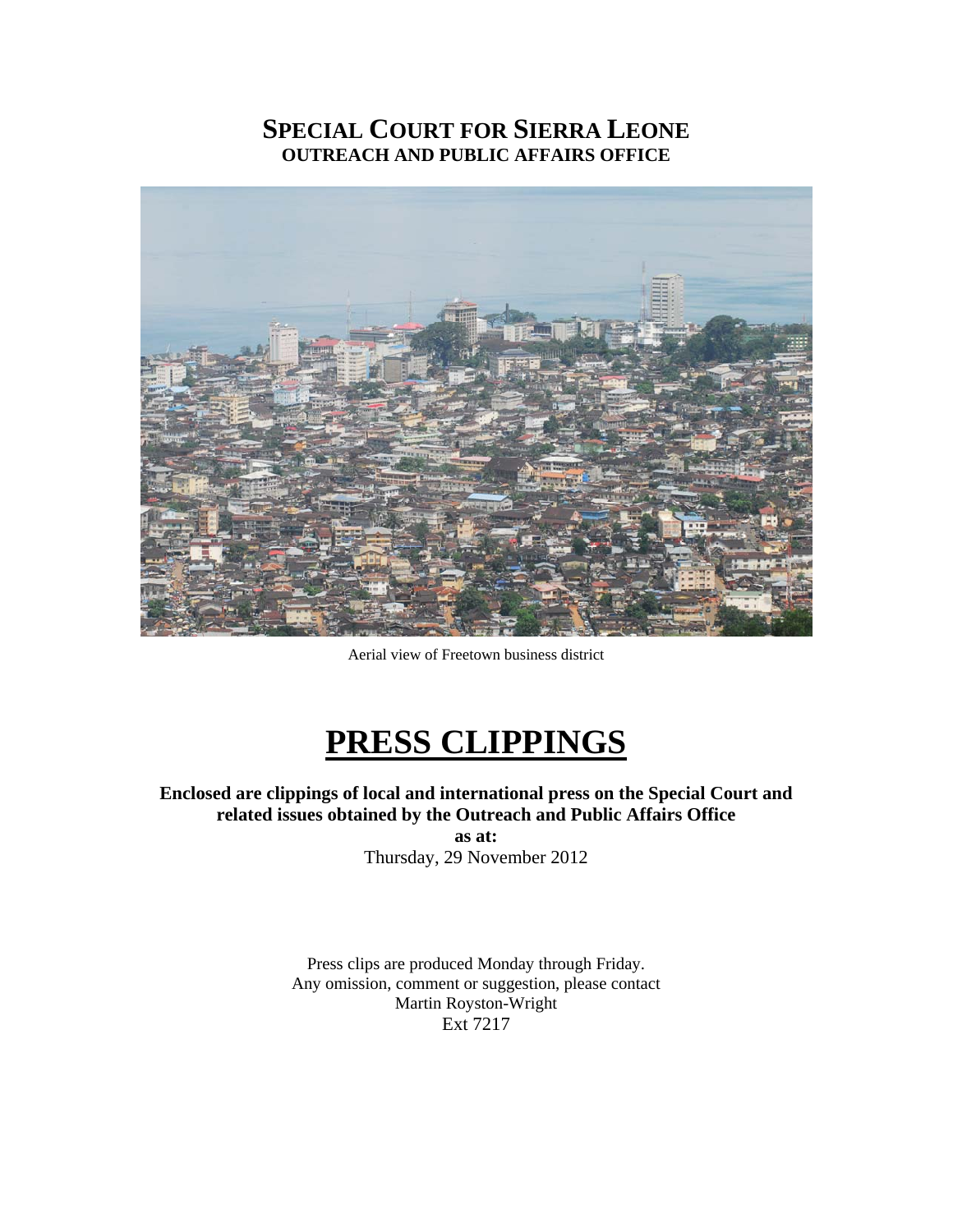| <b>Local News</b>                                                                         |            |
|-------------------------------------------------------------------------------------------|------------|
| Charles Taylor May Be Freed / The Nation                                                  | Page 3     |
| <b>International News</b>                                                                 |            |
| Former Liberian President Taylor Should be a "Free Man" – Judge / Reuters                 | Pages 4-5  |
| UN Tribunal Acquits Kosovo Ex-PM of War Crimes / Agence France Presse                     | Pages 6-8  |
| <b>ICTR Transfers Another Genocide Case to Rwanda</b> / The New Times                     | Pages 9-10 |
| German Police 'Just Missed' Most Wanted Rwandan Genocide Suspect / Hirondelle News Agency | Page 11    |
| <b>ICTY Upholds Serbian Nationalist Leader's Contempt of Court Sentence / RAPSI</b>       | Page 12    |

2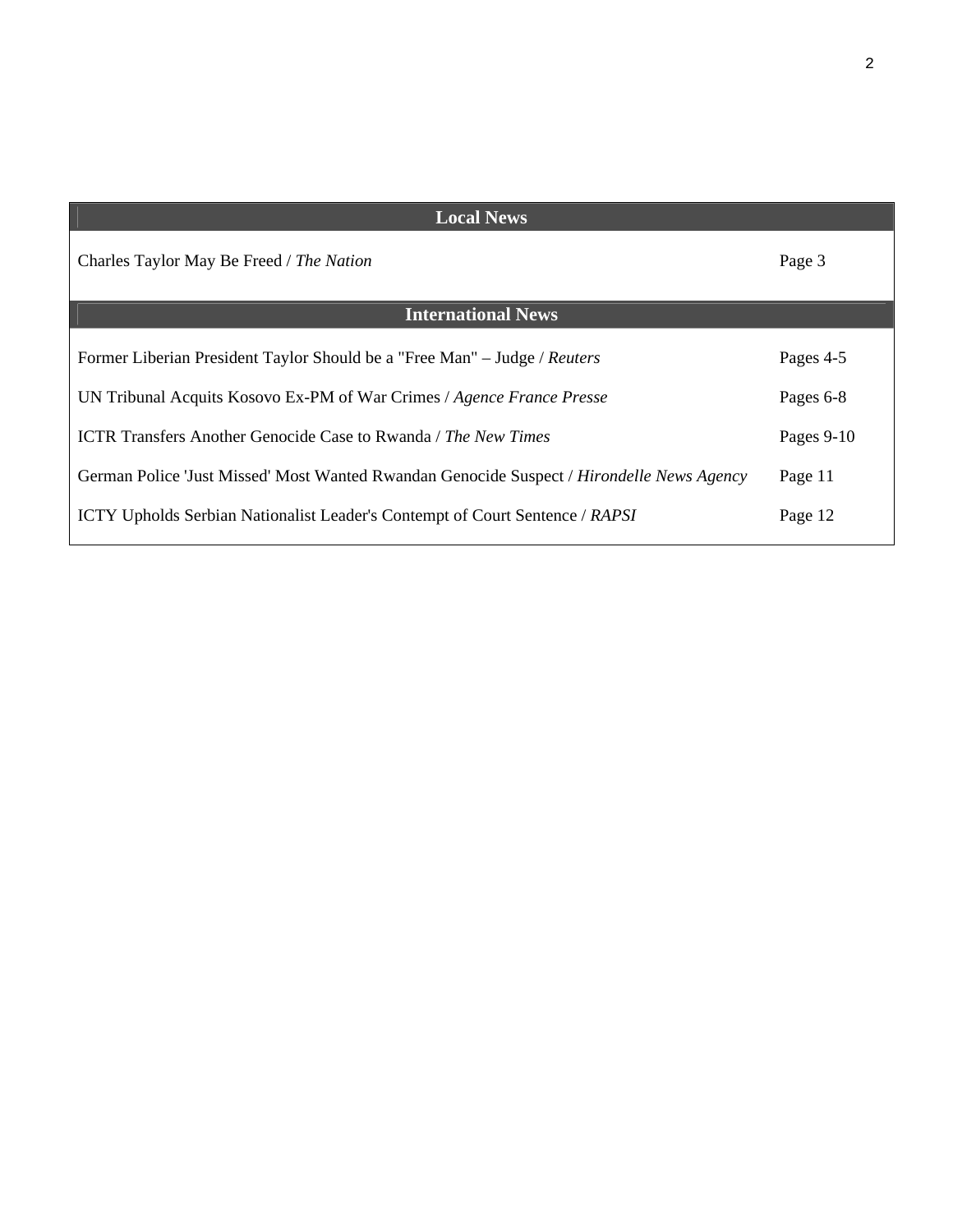# **Charles Taylor May Be Freed**

#### **BY SARA WEBB**

Trom AMSTERDAM, Reuters corre spondent reported that the former Liberian President Charles Taylor should have walked free and not been jailed for war crimes because there was not enough evidence to prove he was guilty beyond reasonable doubt, a judge involved in his trial said in a magazine interview.

Justice Malick Sow's criticism of how the trial was conducted and of the final decision-making process is likely to be seized on by Taylor's defence lawyers as part of his appeal. Taylor, 64, was the first head of state convicted by an international court since the trials of Nazis after World War Two.

He was jailed in May for 50 years for helping Sierra Leonean rebels commit what the United Nations-backed court in The Hague called some of the worst war crimes in history. Sow, from Senegal, was an alternate judge at the Special Court of Sierra Leone that tried Taylor in The Hague. which meant he could step in if one of the three judges was unable to complete the trial.

When Taylor was convicted in April, Sow tried to read out a dissenting opinion, but was prevented from doing so by the court. He no longer works there. Taylor "should have been a free man at this stage because I haven't seen the proof of guilt of the accused," Sow said in his first interview about Taylor's trial, published in the De-



Former Liberian President Charles Taylor attends his trial at the Special Court for Sierra Leone based in Leidschendam, outside The Hague, May 16, 2012. REUTERS/Evert-Jan Daniels/Pool

cember edition of New African magazine.

Sow could not be reached for comment by Reuters, but a person close to him verified his quotes in the interview. "I couldn't be indulgent in the face of the countless contradictions, lies, deceptions and manipulations in this trial, and conclude that the accused was guilty beyond reasonable doubt of the crimes he was charged with," Sow told the magazine.

"International justice cannot be based on rumours. These are mass crimes. This is where we must have the highest standard of proof. It's about proving the guilt of the accused beyond reasonable doubt. But they didn't even reach the lowest standard of proof."

Sow criticised the payment of witnesses and some of the witness statements. "The accused came with very official papers, with witnesses who were at the frontline. witnesses who were main actors of this whole conflict. How can you compare these witnesses with those people who didn't get even close to the scene?" he said.

"The prosecution's case by itself is so insufficient, so unreliable. It's about people contradicting themselves, people denying what they had said in previous statements."

In the interview, Sow said it came as a "a total surprise" to hear in court that the three judges had reached a unanimous decision. "In each of the very few times we discussed anything, there were very different opinions," he said.

He said he had been excluded from the final discussions about Taylor, and questioned whether one of the three judges, who had already been appointed to the International Court of Justice in The Hague, should have remained as a judge at Taylor's trial.

Morris Anyah, Taylor's lawyer, said he wants to call Sow as witness in the appeals process and has asked for a waiver of Sow's immunity from being called as a defence witness.  $-$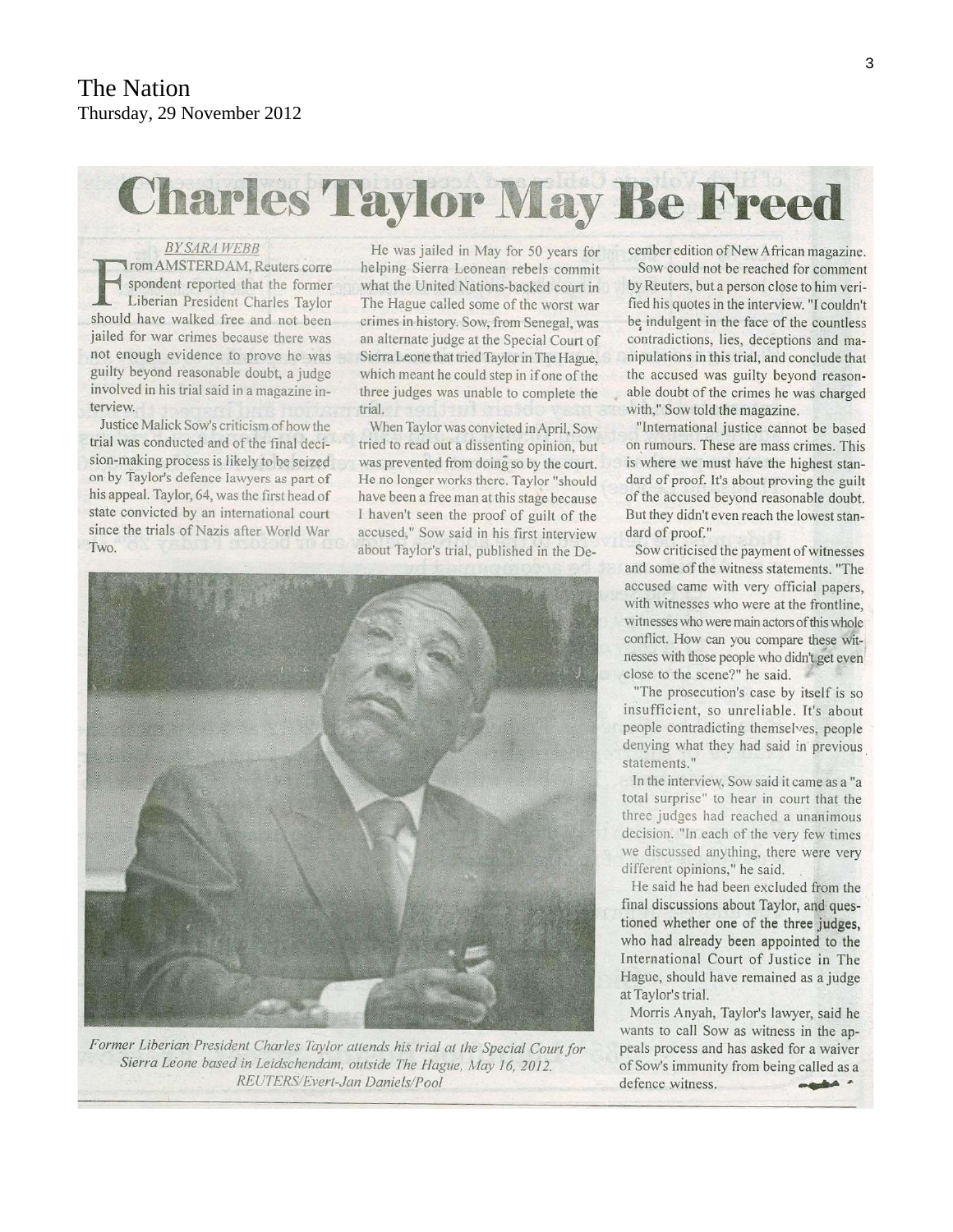Reuters Tuesday, 27 November 2012

#### **Former Liberian president Taylor should be a "free man" – judge**

#### By Sara Webb



*Former Liberian President Charles Taylor attends his trial at the Special Court for Sierra Leone based in Leidschendam, outside The Hague, May 16, 2012. REUTERS/Evert-Jan Daniels/Pool* 

Justice Malick Sow's criticism of how the trial was conducted and of the final decision-making process are likely to be seized on by Taylor's defence lawyers as part of his appeal.

Taylor, 64, was the first head of state convicted by an international court since the trials of Nazis after World War Two.

He was jailed in May for 50 years for helping Sierra Leonean rebels commit what the United Nationsbacked court in The Hague called some of the worst war crimes in history.

Sow, from Senegal, was an alternate judge at the Special Court of Sierra Leone that tried Taylor in The Hague, which meant he could step in if one of the three judges was unable to complete the trial.

When Taylor was convicted in April, Sow tried to read out a dissenting opinion, but was prevented from doing so by the court. He no longer works there.

Taylor "should have been a free man at this stage because I haven't seen the proof of guilt of the accused," Sow said in his first interview about Taylor's trial, published in the December edition of New African magazine.

Sow could not be reached for comment by Reuters, but a person close to him verified his quotes in the interview.

"I couldn't be indulgent in the face of the countless contradictions, lies, deceptions and manipulations in this trial, and conclude that the accused was guilty beyond reasonable doubt of the crimes he was charged with," Sow told the magazine.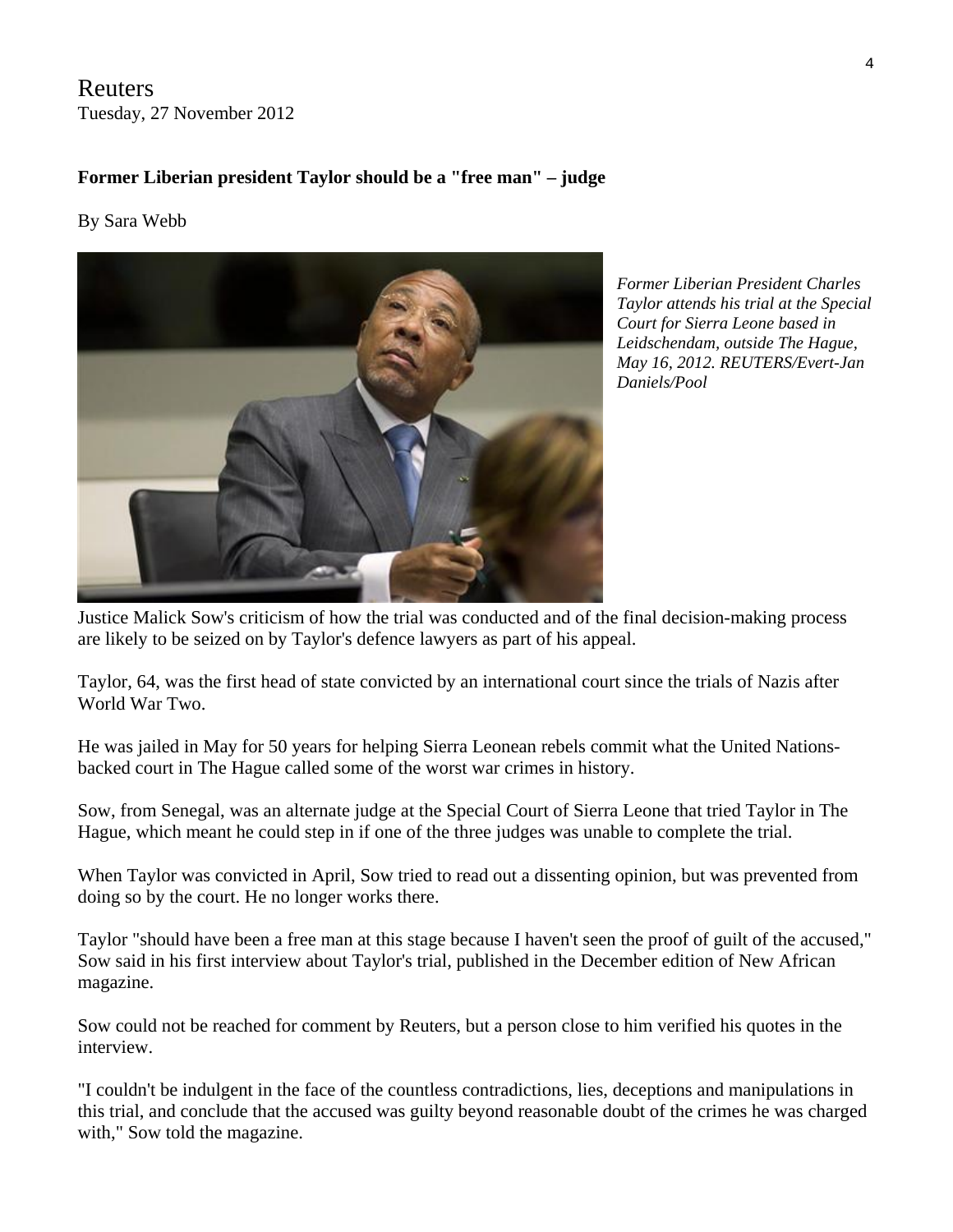"International justice cannot be based on rumours. These are mass crimes. This is where we must have the highest standard of proof. It's about proving the guilt of the accused beyond reasonable doubt. But they didn't even reach the lowest standard of proof."

Sow criticised the payment of witnesses and some of the witness statements.

"The accused came with very official papers, with witnesses who were at the frontline, witnesses who were main actors of this whole conflict. How can you compare these witnesses with those people who didn't get even close to the scene?" he said.

"The prosecution's case by itself is so insufficient, so unreliable. It's about people contradicting themselves, people denying what they had said in previous statements."

In the interview, Sow said it came as a "a total surprise" to hear in court that the three judges had reached a unanimous decision.

"In each of the very few times we discussed anything, there were very different opinions," he said.

He said he had been excluded from the final discussions about Taylor, and questioned whether one of the three judges, who had already been appointed to the International Court of Justice in The Hague, should have remained as a judge at Taylor's trial.

Morris Anyah, Taylor's lawyer, said he wants to call Sow as witness in the appeals process and has asked for a waiver of Sow's immunity from being called as a defence witness.

(Editing by Jon Hemming)

Copyright © 2012 Reuters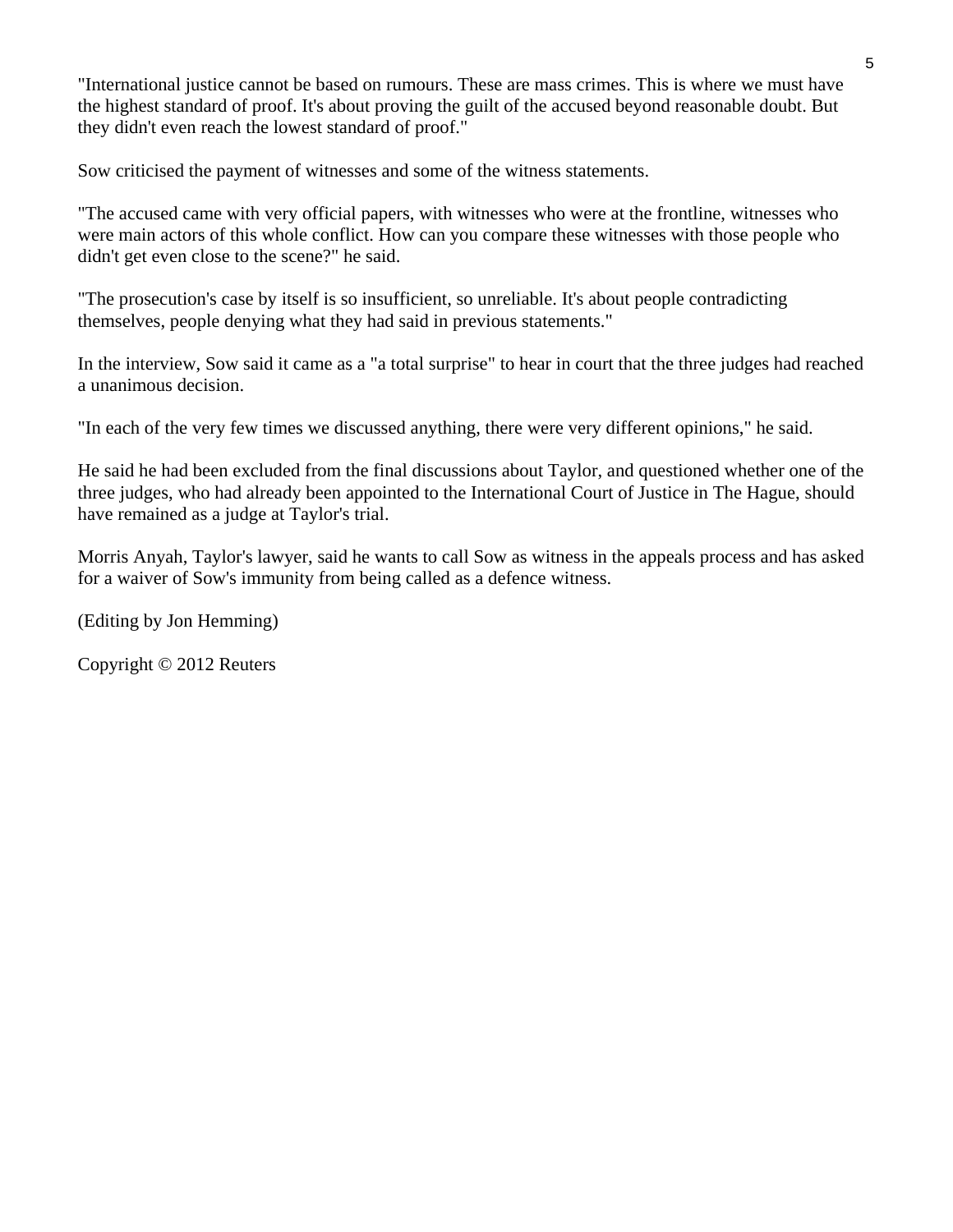#### Agence France Presse Thursday, 29 November 2012

#### **UN tribunal acquits Kosovo ex-PM of war crimes**



*A Ramush Haradinaj supporter holds his portrait outside the International Criminal Tribunal for the former Yugoslavia at the Hague on Nov 29. AFPpic* 

**THE** UN war crimes court on Thursday acquitted Kosovo's ex-prime minister Ramush Haradinaj of murder and torture

during the 1990s war of independence, enraging Belgrade with the second such acquittal in two weeks.

"The chamber finds you not guilty on all counts in the indictment," Judge Bakone Justice Moloto said, ordering Haradinaj and two former guerrilla comrades released immediately after their retrial on charges of witness intimidation.

Fireworks exploded around Kosovo's capital Pristina and the court's public gallery erupted in cries of joy as the acquittals were announced, while the accused calmly welcomed the news.

Haradinaj, 44 and Idriz Balaj, 41, were being retried on six war-crime charges at the International Criminal Tribunal for the former Yugoslavia (ICTY) for allegedly murdering and torturing Serbs and non-Albanians during the 1998-99 war.

The third accused, Lahi Brahimaj, 42, faced four counts for his role in the fight between independence-seeking ethnic Albanian guerrillas and the Belgrade forces of late Serbian strongman Slobodan Milosevic.

Belgrade slammed the verdict — which came after the court in The Hague two weeks ago acquitted Croatian General Ante Gotovina of war crimes against Serbs as legalising "Mafia rule" because of the alleged witness intimidation.

"The Hague tribunal has legalised Mafia rule in Kosovo, above all, the omerta, the law of silence which still prevails and is stronger than any crime," government spokesman Milivoje Mihajlovic told AFP.

Senior Serbian officials had warned that should Haradinaj walk, EU-sponsored talks between Pristina and Belgrade — which still considers Kosovo to be part of Serbia could be jeopardised.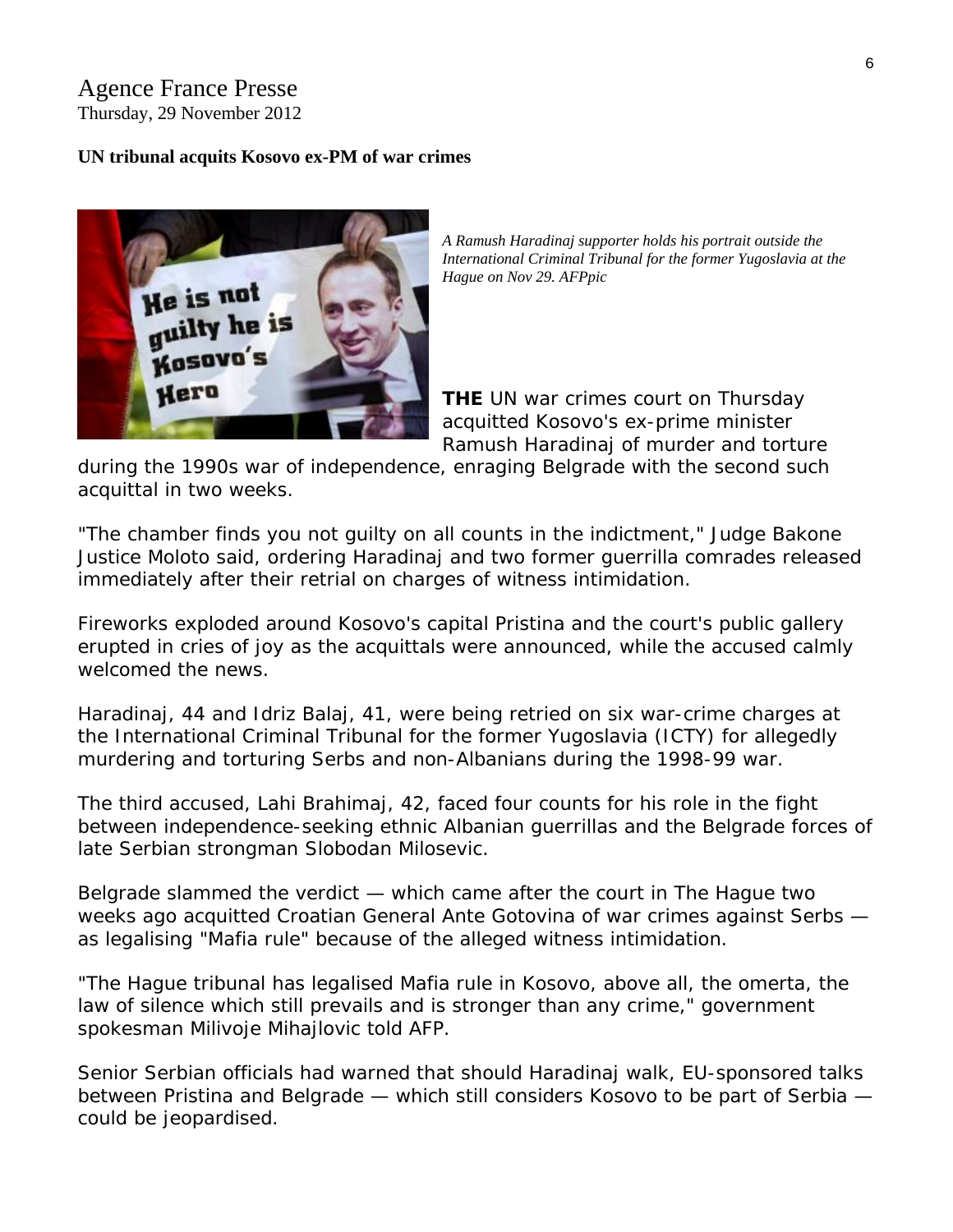Several hundred people braved the rain to watch the verdict on a giant screen in a central square of Pristina, where Haradinaj is considered a hero by Kosovo's ethnic Albanian majority.

"Justice has won, Kosovo has won," said Haradinaj supporter Jahja Lluka as tears of joy streamed down his face.

Former rebel fighter Shpetim Felmanaj said: "We are awaiting his return with joy to lead Kosovo".

Prosecutors accused the three men of murdering and torturing Serbs and suspected collaborators against the separatist KLA and had demanded prison sentences of at least 20 years.

But judges found that the accused had not taken part in a "joint criminal enterprise" to cleanse the area of ethnic Serbs, and that some witness testimony was unreliable.

Moloto said that one witness may not have been in the Jablanica detention camp where alleged abuses took place and "may have told what he heard from others."

"There is no credible evidence that Haradinaj was even aware of the crimes committed at Jablanica," Moloto said.

The men's lawyers welcomed the ruling and rounded on the tribunal's former prosecutor, Carla Del Ponte, for having brought the charges in 2005.

Haradinaj's lawyer, Ben Emmerson, said the verdict had vindicated his client.

"He has asked me to say that he will be returning to Kosovo this evening and with the consent of the people, will soon be resuming his rightful position as the political leader of the country," Emmerson said.

Haradinaj will "guarantee the rights of all minorities and he will ensure full political participation for the Serbs in Kosova," Emmerson said.

He added that Del Ponte should be made to answer for her actions.

"She was told over and over again by the British and Americans and others that she had got this badly wrong. But she was determined to press ahead in the teeth of the evidence."

Brahimaj's lawyer Richard Harvey for his part denied that witnesses had ever been intimidated.

"Carla del Ponte lied repeatedly when she said witnesses had been intimidated and even murdered."

The most senior Kosovo Liberation Army (KLA) commanders to be tried, Haradinaj as well as Balaj, his lieutenant and commander of the feared "Black Eagles" unit,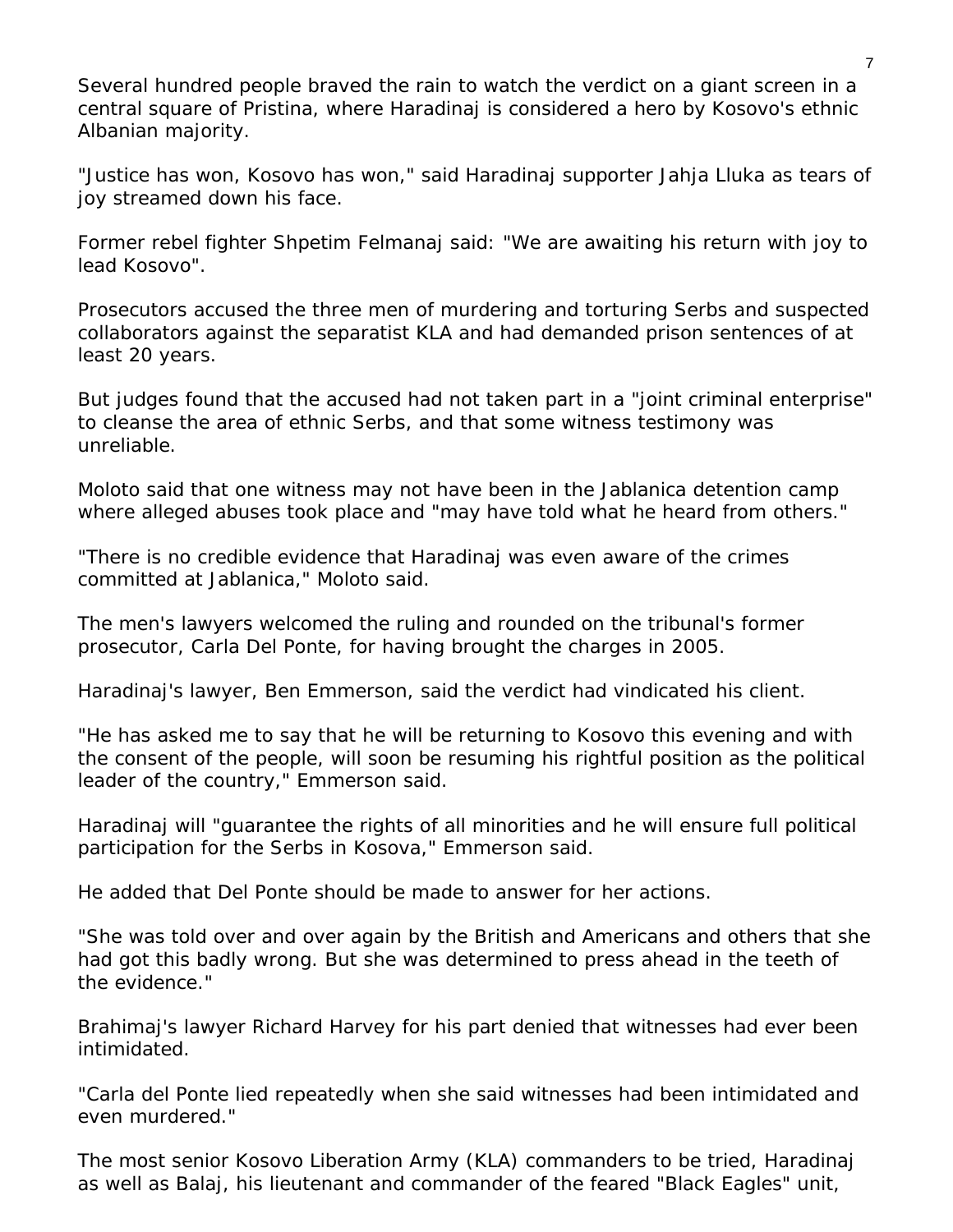were acquitted in April 2008 on 37 counts of war crimes and crimes against humanity.

Brahimaj was convicted of torture and sentenced to six years in jail.

Haradinaj, who established the Alliance for the Future of Kosovo party after the conflict, has been free on bail since May and living at home in Pristina.

However, he is still wanted in Belgrade on war crimes charges.

The conflict in Kosovo ended when NATO forces intervened to stop a crackdown on ethnic Albanians by the troops loyal to Milosevic.

More than 10,000 people died in the fighting which marked one of the darkest chapters of the 1990s Balkans conflicts.

Kosovo unilaterally declared independence from Serbia in 2008, but Belgrade fiercely opposes its international recognition. — *AFP*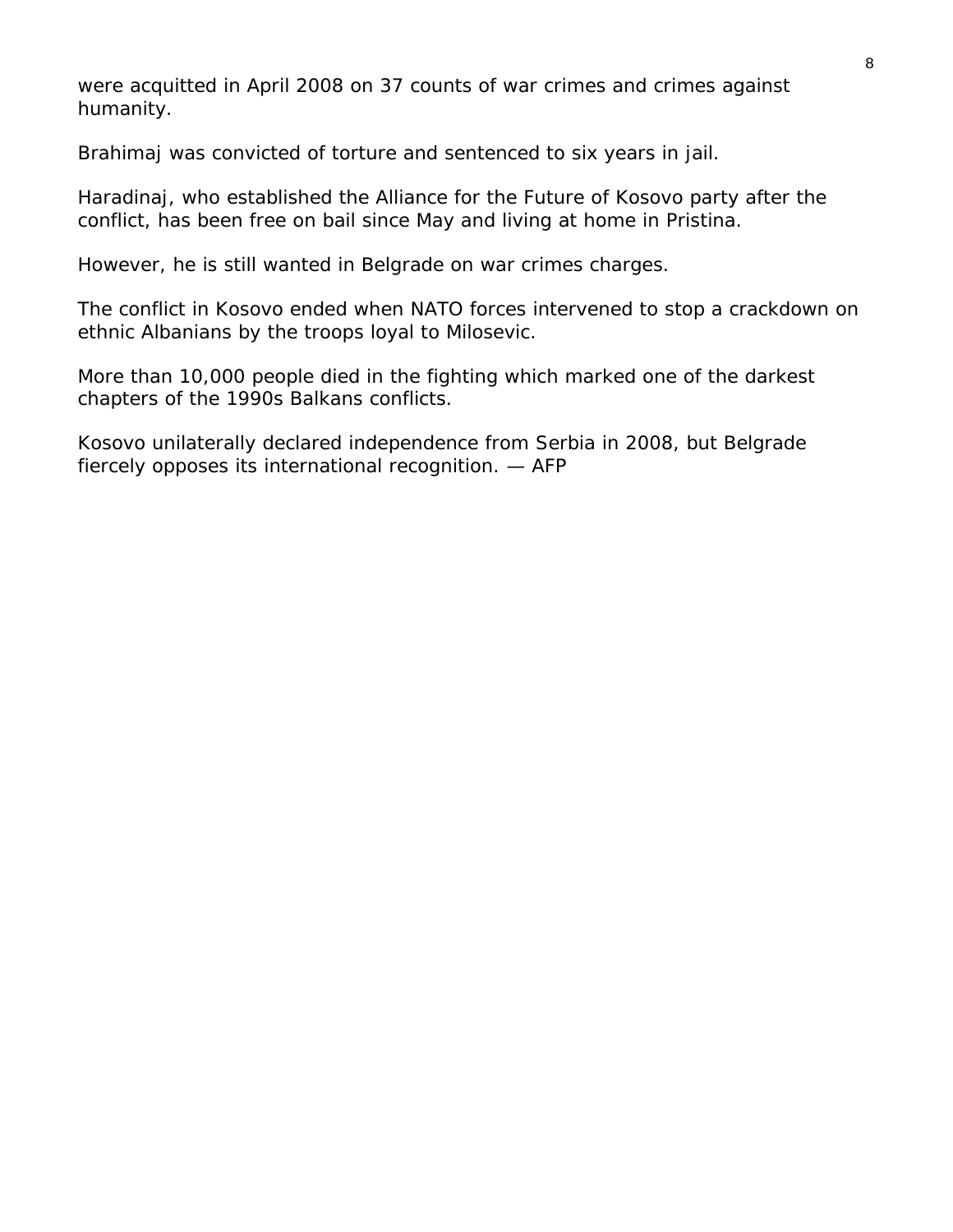#### **Rwanda: ICTR Transfers Another Genocide Case to Rwanda**

By Edwin Musoni

The International Criminal Tribunal for Rwanda (ICTR) on Tuesday handed over to Rwanda the case file of Phénéas Munyarugarama, a former officer in the genocidal army - the eighth and last fugitive case file to be transferred to Kigali by the UN tribunal.

Munyarugarama held the rank of Lieutenant Colonel in the ex-FAR and was the highest ranking military officer at Gako military camp between early 1993 and May 14, 1994.

His transfer marks the last of all the eight cases in the tribunal's custody as it closes in to the end of its mandate.

Speaking at the handover ceremony, the ICTR Chief Prosecutor Hassan Bubacar Jallow said Munyarugarama is charged with genocide, direct and public incitement, extermination, murder, persecution and rape for acts committed both by him, by the soldiers and army serving under his command and by Interahamwe to whom he distributed fire arms from the camp armoury.

The alleged killings and rapes took place between May 8 and May 20 in 1994 at Kanzenze, Nyamata, Ntarama and Mwendo in the Bugesera region.

"He was indicted by the tribunal and an arrest warrant was issued in March 2002; an amended indictment was confirmed in June 2012 and a new arrest warrant was issued directing all UN Member States to arrest the fugitive and transfer him to Rwanda for trial," Jallow said at the event.

The ICTR referral chamber granted the Prosecutor's request to transfer Munyarugarama's case to Rwanda for trial in June this year. The same decision was upheld by the Appeals Chamber of the tribunal last month.

"The Mechanism of the International Criminal Tribunals enjoins the Office of the Prosecutor to render assistance in tracking of fugitives in the cases transferred to national jurisdictions for trial, so the Office of the Prosecutor will continue working with Rwanda in tracking Munyarugarama," Jallow said of the new temporary mechanism that will soon take over ICTR business.

UN War Crimes Ambassador, Stephen Rapp, recently said that the US Rewards of Justice programme continues to apply to cases of fugitives that have been referred to Rwanda for trial by the ICTR.

Rwanda's Prosecutor General, Martin Ngoga, who received Munyarugara's file, welcomed the tribunal's pledge to help track down ICTR-indicted fugitives, adding that Rwanda will accord the suspects fair trial when they are arrested.

"The referral of cases to Rwanda is a result of enormous effort by Rwanda in building a standard justice system. It is a major boost for Rwanda and opens up possibilities for other countries to cooperate with Rwanda in tracking and bringing Genocide suspects to justice," said Ngoga.

It is alleged that Munyarugarama was directly involved in the planning and execution of the systematic attacks directed against the Tutsi civilian population at various sites, including at Kanzenze communal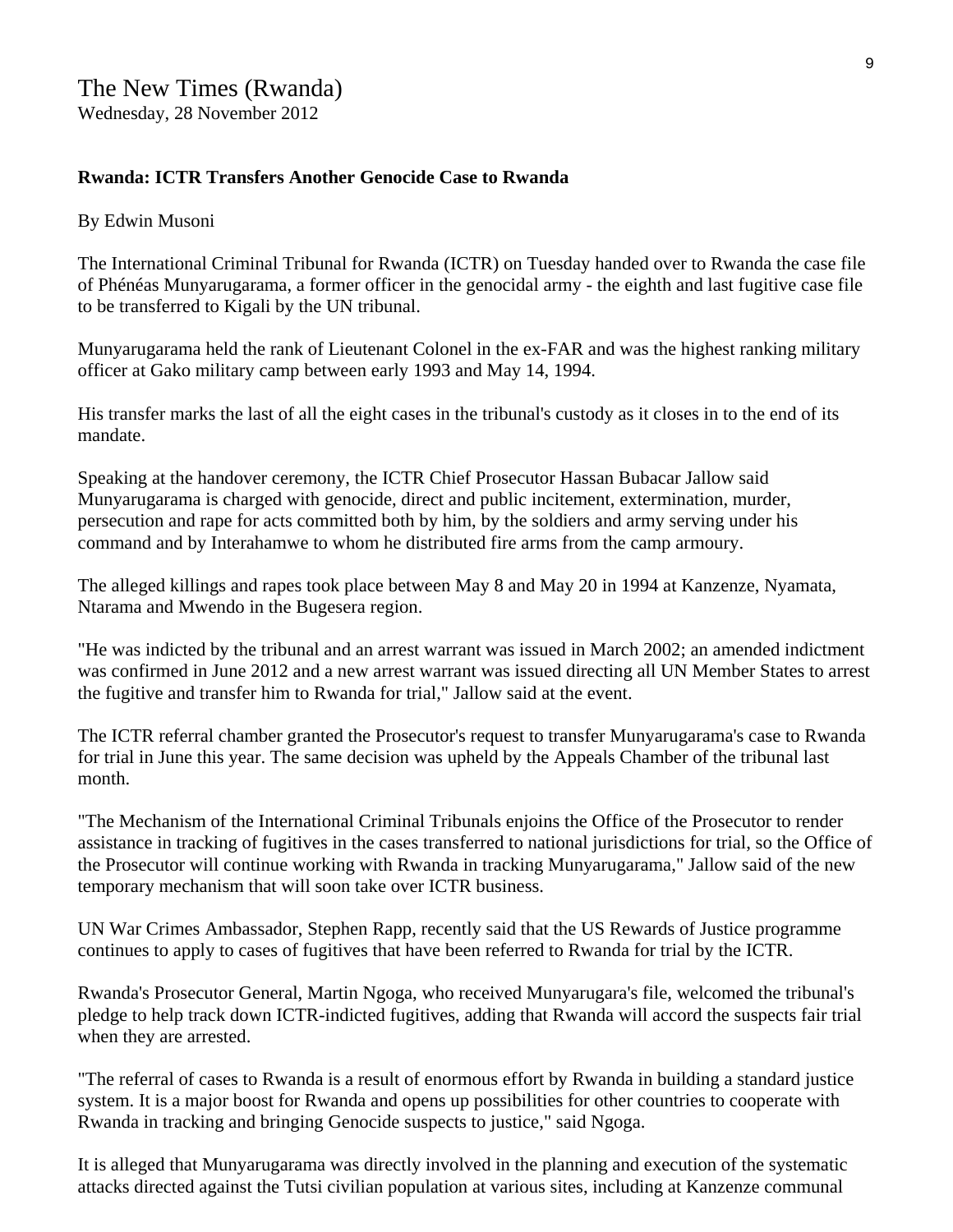office, Nyamata Sector, Ntarama Catholic Church, Cyugaro Primary School and the Ntarama swamps during the time of the 1994 Genocide against the Tutsi.

Former Pentecostal pastor Jean Uwinkindi was the first ICTR suspect to be transferred to Rwanda, while Fulgence Kayishema, a former judicial police officer, is still held at the Arusha-based UN court's detention facility where he is awaiting transfer to Kigali.

Also transferred are case files for fugitives Bernard Munyagishari, Charles Sikuwabo, Ladislas Ntaganzwa, Ryandikayo, and Aloys Ndimbati.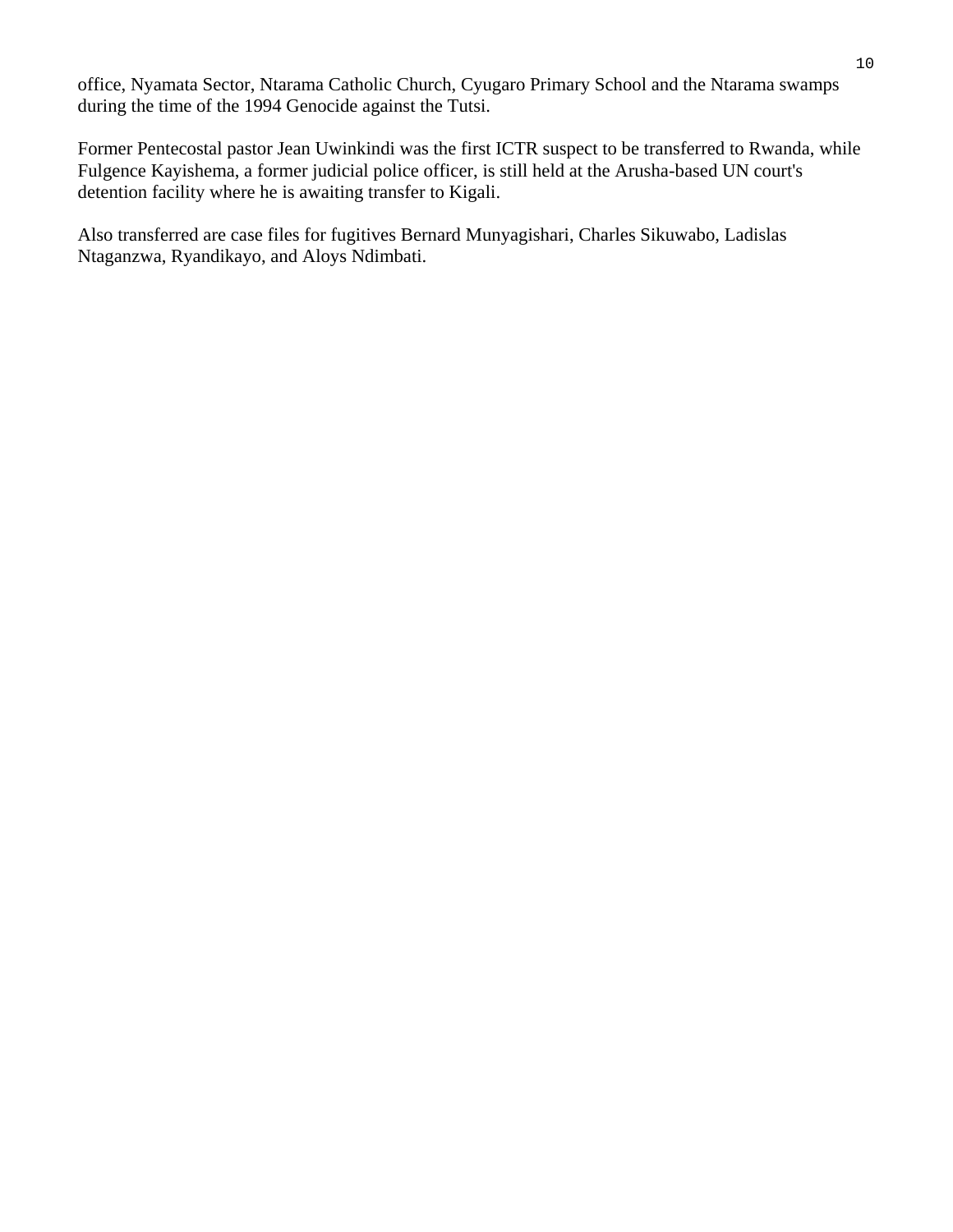### Hirondelle News Agency (Lausanne)

Wednesday, 28 November 2012

#### **Rwanda: German Police 'Just Missed' Most Wanted Rwandan Genocide Suspect in 2007**

Arusha — German police coming to arrest one genocide suspect in 2007 just missed Félicien Kabuga, the most wanted Rwandan genocide suspect of all, according to the latest edition of Jeune Afrique. Kabuga, the alleged financier of the 1994 genocide, had entered Germany on a false Tanzanian passport, it says.

On September 7, 2007, police knocked on the door of a house near Frankfurt, according to the French publication. Inside was Augustin Ngirabatware, former Rwandan Planning Minister, who is currently awaiting judgment before the International Criminal Tribunal for Rwanda in Arusha, Tanzania. Ngirabatware reacted strangely, taking a USB key out of his pocket and stamping on it to try and destroy it. Police took the damaged key for investigation. Their investigators finally managed to extract some documents, which included a 5,000 Euro hospital bill for a Tanzanian citizen suffering from "chronic respiratory problems", according to Jeune Afrique.

German police managed to trace the passport used by the patient to enter Germany, and asked the Tanzanian authorities for his file. To their surprise, the photo - obtained by Jeune Afrique and printed in its latest edition -- is clearly that of Ngirabatware's 77-year-old father-in-law Félicien Kabuga, the most wanted ICTR fugitive with a 5 million dollar price on his head.

When police returned to the house, Kabuga was gone. But when police showed neighbours the photo, they confirmed they had seen the man moving around with the aid of a walking stick.

Jeune Afrique quotes a source close to the investigation as saying that when police entered the house that first day, Ngirabatware also shouted out several sentences in a language unknown to them. Was it Kinyarwanda, the article asks, and was he talking to his father-in-law? Jeune Afrique says German police probably missed Kabuga by just a few hours ... or even a few metres.